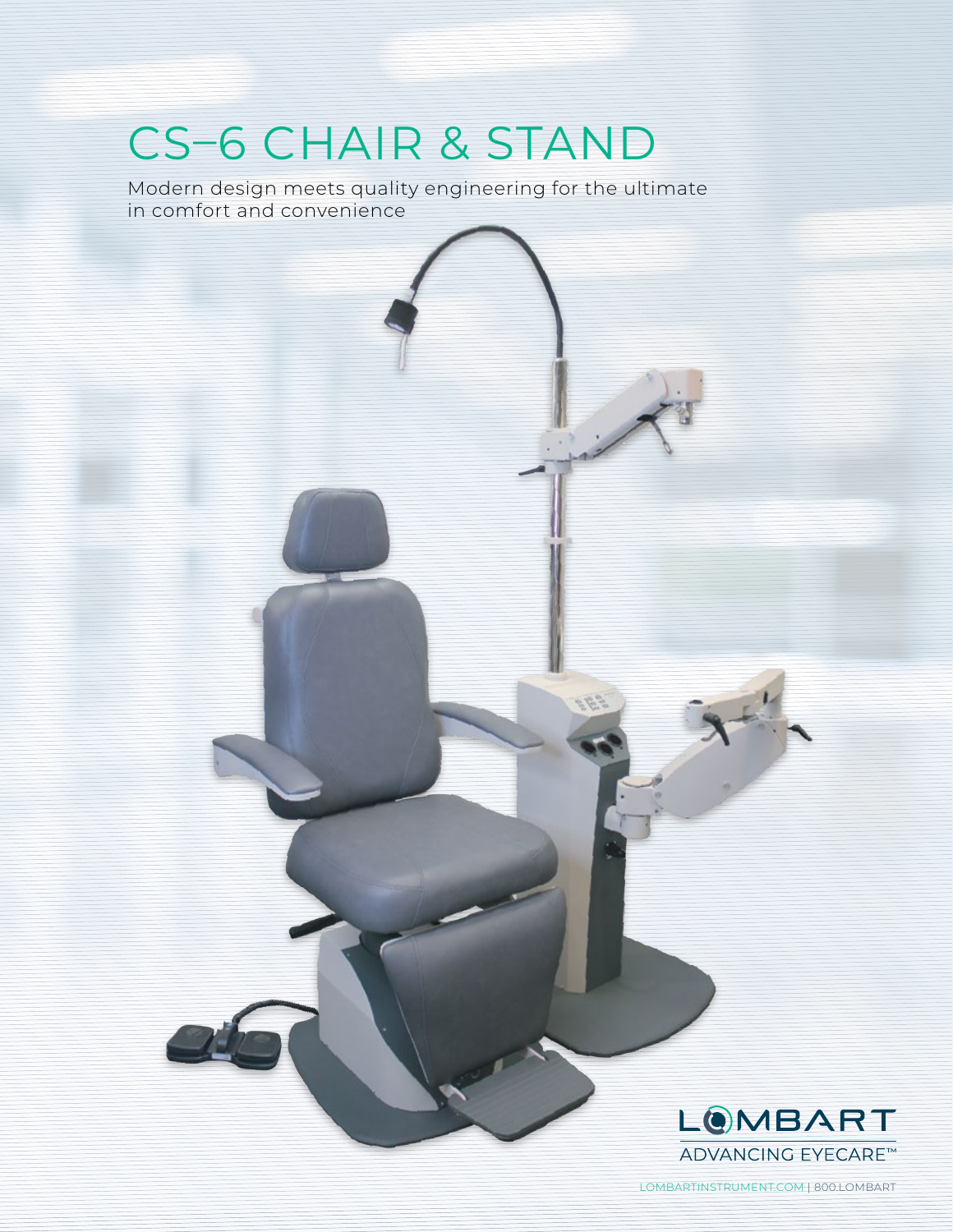### CS–6 CHAIR

#### **EFFORTLESS TILTING RECLINE**

Precision engineered "cradle" recline system keeps the patient in their comfortable, seated position using their own weight for a perfectly counterbalanced reclining motion. A convenient one-handed recline mechanism allows for precise control and is accessible from both sides of the chair.

#### **HYDRAULIC POWER LIFT**

A new hydraulic lift system provides smooth, quiet, and reliable patient elevation, complemented with a foot pedal for foot pedal for convenient positioning and flexibility.

#### **INTELLIGENT ROTATION LOCK**

A foot-activated chair rotation/locking mechanism is conveniently accessible from either side of the chair, allowing for a quick and simple locking motion.

#### **CONVENIENT OPERATOR CONTROL**

One-handed tilting mechanism allows for precise control/ recline of the patient and is easily accessible from either side of the chair.

#### **ADJUSTABLE ARM RESTS**

Built for stability and upholstered for comfort, the patient armrests are individually adjustable with a full range of movement for convenient patient access.

#### **PILLOW HEAD REST**

Adjustable pillow headrest ensures comfortable head and neck support for all patients.

#### **ADJUSTABLE/ROBUST FOOTREST**

Providing easy access and stability, the footrest is conveniently adjustable from vertical to horizontal, accommodating any position necessary for patient safety and comfort.

#### **WHEELCHAIR ACCESSIBILITY**

Optional chair glides and chair movers are available to provide full ADA capability for handicap patients.

#### CHAIR SPECIFICATIONS

| Base               | $22"$ x $23'$ $25"$ |
|--------------------|---------------------|
| Lift Capacity      | 350 lbs             |
| Ground to Seat     | 21.5"               |
| Lift Column Stroke | 8.5"                |
| Rotation           | 360°                |
| Tilt Mechanism     | Cradle              |
| Input Voltage      | 100-120VAC 60HZ     |
| Fuses              | бΑ                  |

| STAND SPECIFICATIONS         |  |                     |
|------------------------------|--|---------------------|
| <b>Base</b>                  |  | $22" \times 23.25"$ |
| Height Console               |  | 34.5"               |
| Height Pole                  |  | 68"                 |
| SLIT ARM SPECIFICATIONS      |  |                     |
| Capacity                     |  | Up to 60 lbs        |
| Range                        |  | 13.5"               |
| REFRACTOR ARM SPECIFICATIONS |  |                     |
| Capacity                     |  | Up to 20 lbs        |
| Range                        |  | 12.5"               |



CONVENIENT OPERATOR CONTROL, EFFORTLESS TILTING RECLINE, AND INTELLIGENT ROTATION LOCK

OVERHEAD LAMP COUNTERBALANCED REFRACTOR ARM COUNTERBALANCED SLIT LAMP ARM FULL INSTRUMENT CONTROL PANEL PILLOW HEADREST

**OVO 1338** 

ADJUSTABLE/ROBUST FOOTREST

HYDRAULIC POWER LIFT

ADJUSTABLE ARM RESTS

## CS–6 STAND

#### **FULL INSTRUMENT CONTROL PANEL**

Logically laid out, a durable membrane switch panel provides controls for chair elevation and auto return, overhead lamp with adjustable rheostat, BIO connection, USB charging port, and three rechargeable instrument wells that accommodate all brands of handheld instruments.

#### **COUNTERBALANCED SLIT LAMP ARM**

Creatively designed and engineered, the robust lower counterbalanced slit lamp arm provides an expanded range of motion, easily accommodating a wide variety of patients, including wheelchair patients. A conveniently located locking/release mechanism provides instant, smooth up/down travel and locking of the slit lamp.

#### **COUNTERBALANCED REFRACTOR ARM**

Carefully engineered with a natural, comfortable motion, the upper counterbalanced refractor arm includes a solid locking/release lever that ensures precise adjustments and secures locking of the refractor head in all three dimensions.

#### **OVERHEAD LAMP**

The uniquely designed overhead lamp includes a long-lasting LED bulb, providing bright, direct illumination for general lighting or focused minor procedures. Metal construction allows for stable, one-handed adjustments with superior durability.